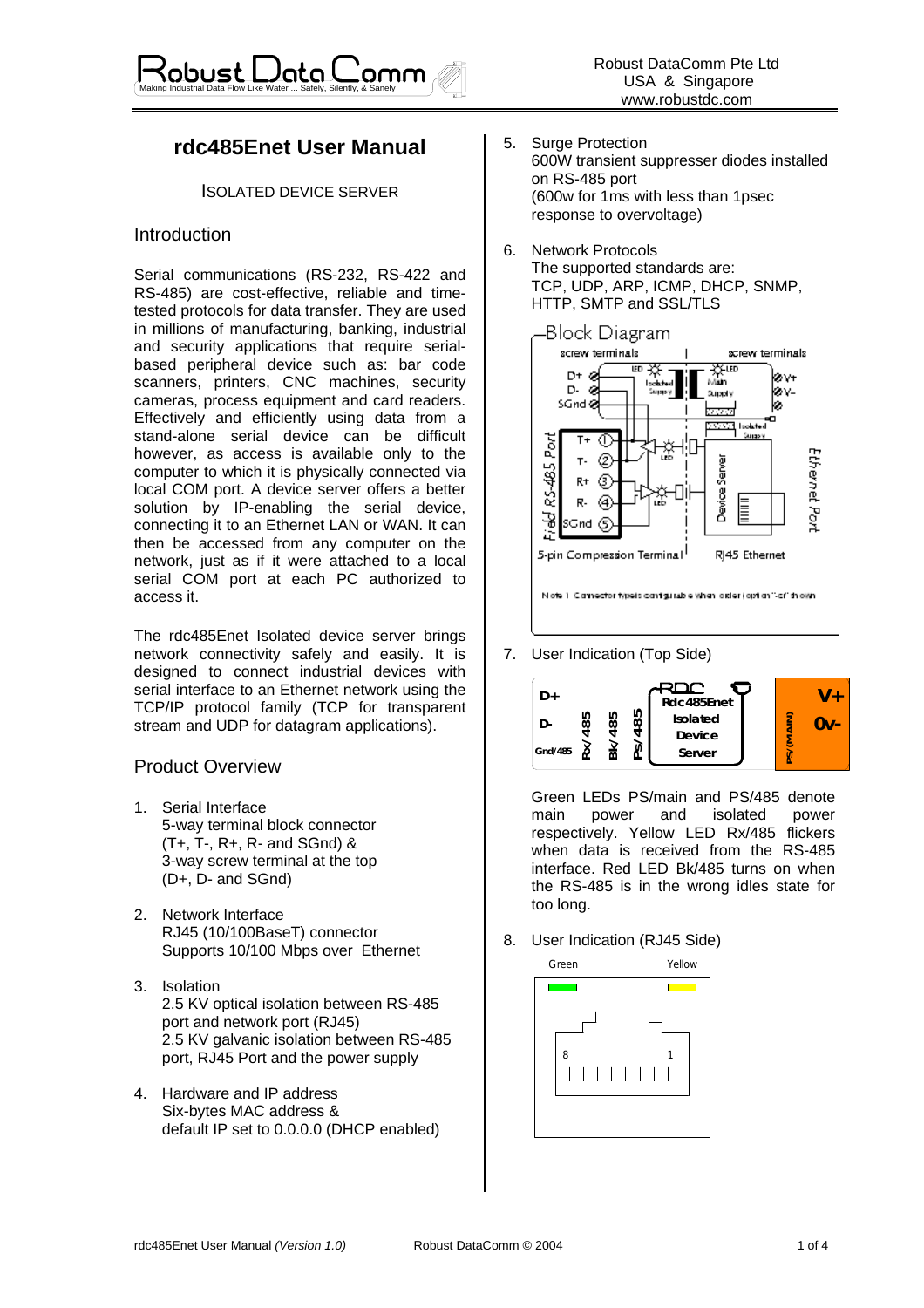#### Green LED

On 10/100Base-T network link present Off 10/100Base-T network link not present

 Yellow LED On Network traffic detected Off No network traffic detected

### **Configuration**

### Network Configuration

1. Setting the IP address

The unit has to be configured over the network, but first, its IP address has to be set. It is recommended to configure the unit in a network that has a DHCP server. This is because the initial IP for the unit is set to 0.0.0.0.

If a DHCP server is available, then refer to the next section to log in.

Otherwise, refer to the following steps to assign a temporary IP address over the network.

- (i) Go to the dos prompt.
- (ii) Use the ARP command to set the desired IP address using the MAC address of the unit, which is printed on the product label.

For example, with a MAC address of 00-40-9d-23-62-03 and a desired IP of 192.168.2.33, the command is:

For DOS systems, **Arp –s** 192.168.2.33 00-40-9d-23-62- 03

For Unix systems,  **Arp –s** 192.168.2.33 00:40:9d:23:62:03

Note: In order for the ARP command to work in windows, the ARP table on the PC must have at least one IP address defined other than its own. If there is no other entry beside the local machine, **ping** another IP machine on your network to build the ARP table. Once there is at least one entry in the ARP table, use the above command to ARP an IP address to the unit.

Go to the next section to attempt to log in. If the device discovery program is unable to detect the unit, repeat the Arp procedure. Remember to set the unit to a fixed IP after logging in.

2. Logging In

To access the unit, use the digi device discovery program (must be installed from the CD). The discovery program will list the mac and IP addresses of all rdc devices servers within the network. Double-clicking on the appropriate mac address will open a login screen. Use the following information for the initial login :

Username : root Password : dbps

At this point, the user has full control over the unit.

3. Serial Configuration

Following the network configuration, select the serial interface configuration to set the parameters for the serial comm.

For normal operation, the Rdc485Enet has 8 jumpers installed on board to terminate and bias the RS-485 interface. These are only removed when more than two units of rdc485Enet are connected to the same RS-485 wire pair. For example, if 4 units of Rdc485Enet are connected to a wire pair, then at least 2 of them must have all TT & RT jumpers removed (see the application note for details).

Note: The unit can be selected for 2-wire or 4-wire communication mode using the 2w & 4w jumper.

## Installation

1. Network Connection

There are two types of UTP Ethernet cable connections. One is the straight type and the other is Crossover type as can be seen in the following figures: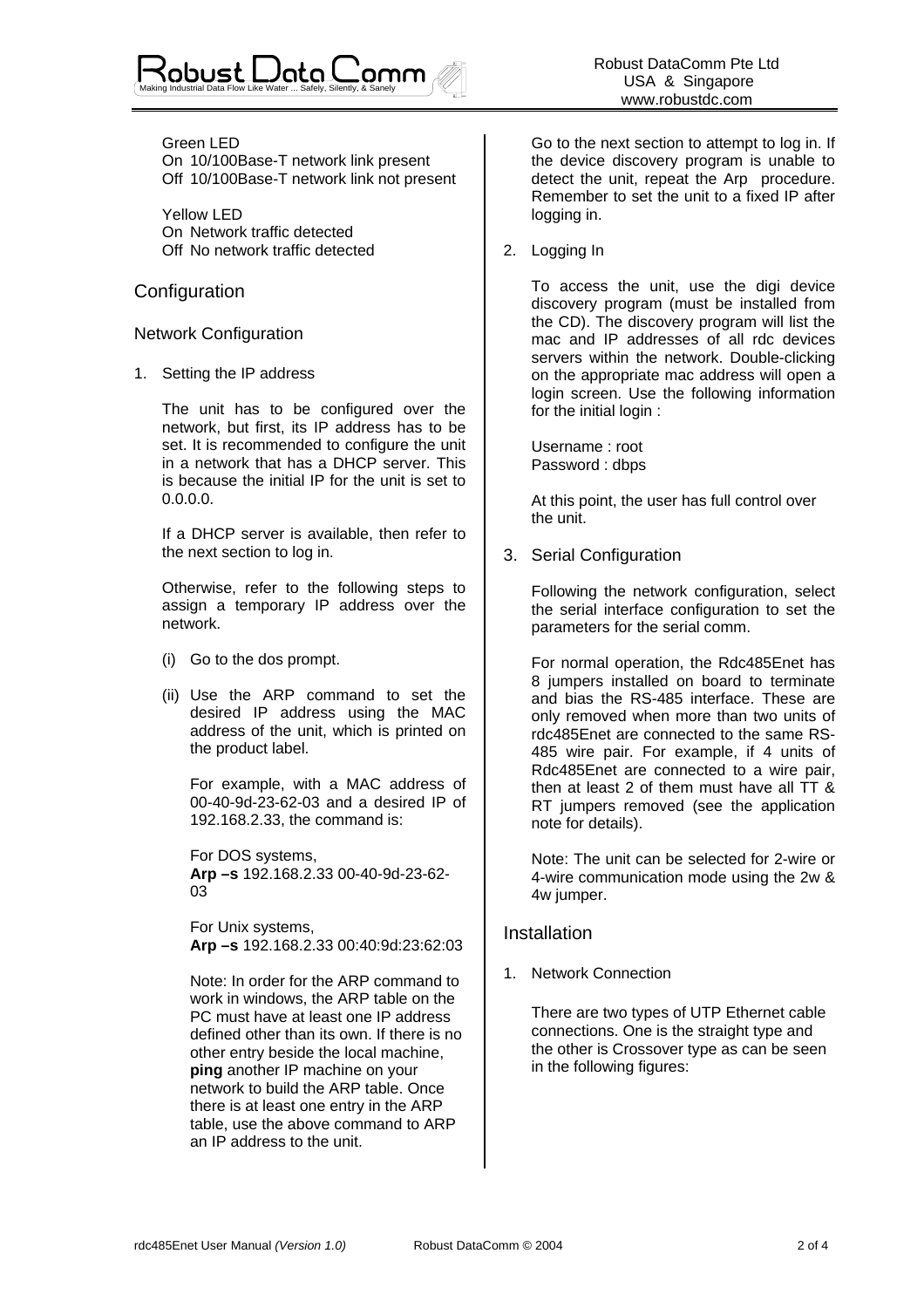#### 1 TX+ 2 3 6 1 RX+ 2 RX-3 TX+ 6 TX-TX- $RX_{+}$ RX-Device **Hub** Straight-through cable Fig. 1. Straight-through connection

Making Industrial Data Flow Like Water ... Safely, Silently, & Sanely



**Note:** A pair of twisted wires must be used to connect a set of transmitter pins to their corresponding receiver pins. DO NOT use a wire from one pair and another wire from a different pair.

2. Serial Connections

In 4-wire mode, the master device transmits on the transmit wire pair to the receive terminals of ALL slave device. The "T+" and "T-"terminals of the master should be connected to the "R+" and "R-" terminals of all the slaves respectively. All slave devices will share a common receive wire pair to respond to the master device. The "T+" and "T-" terminals of all slave devices should be connected to the master "R+" and "R-" terminals of the master.

As a convention, RDC suggests choosing the darker wire (or solid color) for the "+" and lighter color (or striped) for the "-". Since the bus is bi-directional, all terminals "+" and "-" both transmit and receive when appropriate. Remember, RS-485 is not a loop.

On the Rdc485Enet, the removable terminals are labeled as "T+", "T-", "R+", "R- ", "G". Due to space limitations, only the transmit signals are echoed on the top terminal as "D+", "D-", "Gnd". If 2-wire mode is selected, only T+, T- and Gnd on the removable terminals will work.

### 3. Grounding

It is also critical that the signal ground be properly connected. If a  $5<sup>th</sup>$  ground wire is unavailable, then the signal ground should be connected to the nearest device's digital ground or the shield drain wire. The unit will be damaged over time if this ground is not properly connected.

4. Jumper settings

Each RS-485 segment requires a terminating resistor at each end. The rdc485Enet assumes that the cable has a characteristic impedance of 120 Ohms. Therefore a RS-485 system will require at least 2 terminating resistors enabled (see the application note for details).

The biasing resistors will help to pull the wire pairs to a known state. Do take note however, that biasing voltages among different vendors could be different. Hence the rdc485Enet has the option to disable the biasings if required.

Below is a drawing of the rdc485Enet that shows the location of the jumpers for the RS-485. Those that are labeled "B" are the bias jumpers, while those labeled "T" are the terminating resistors.



Shorting enables the terminating/biasing while unshorting disables them. By default, all terminations and biasings are enabled.

Note: Either 4W (default) or 2W should be shorted at one time.